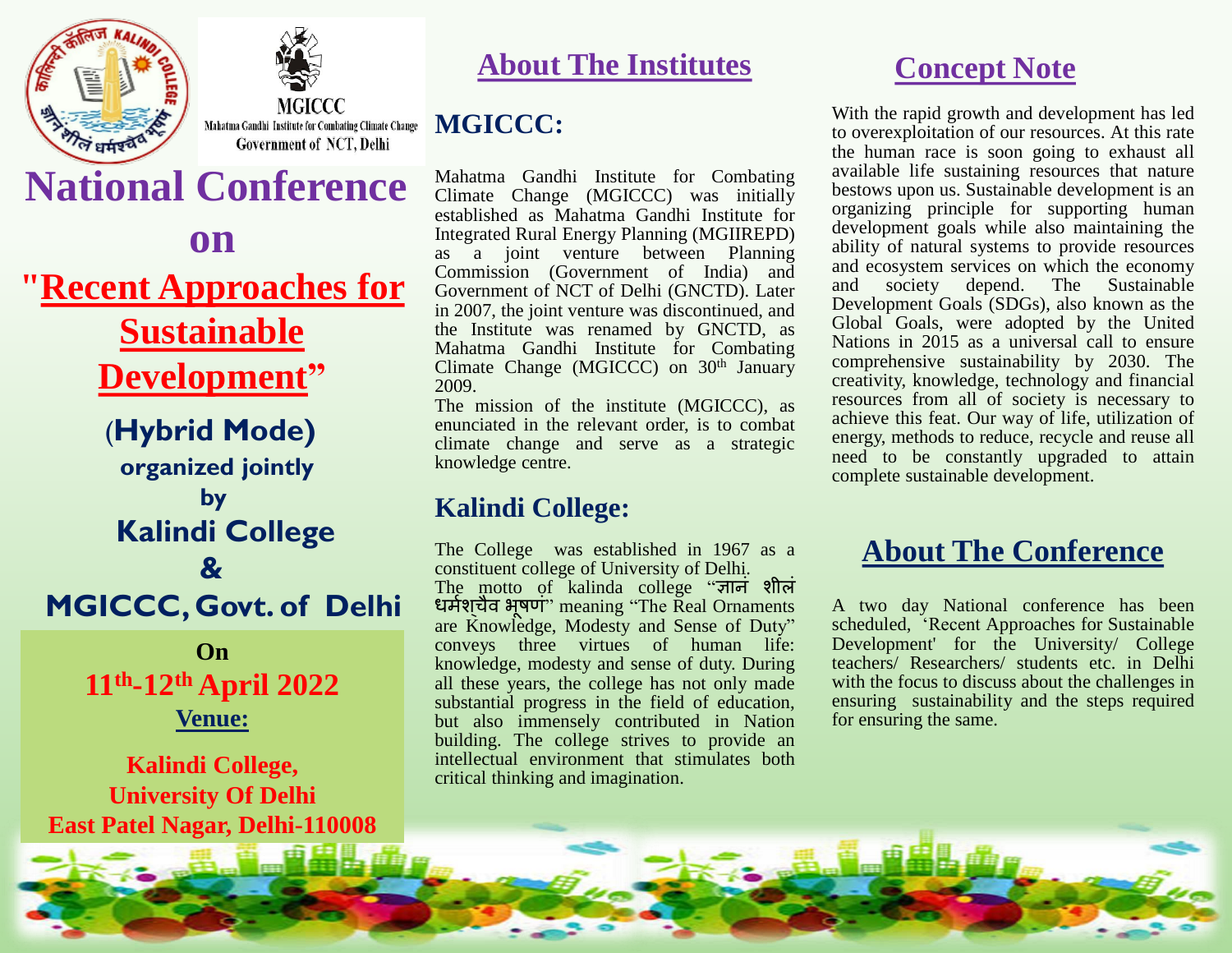# **Objective of Conference**

The objective of the conference is to provide an academic platform to discuss the major challenges in ensuring sustainability and to bring out the innovative ideas in this domain. The conference would benefit its participants in knowing the major challenges and in finding the strategies to solve such challenges in environmental sustainability and would be a great learning experience and to promote and build a closer relationship between theory and practice, with the goal of creating awareness about the environmental sustainability

#### **Panel Committee**

Eminent professionals, scientists, academic researchers specialized in the subject of sustainable Development are to deliver key note lectures during the two day National conference

# **Conference Themes**

- Alternate sources of energy and clean energy
- Rainwater harvesting and waste water management
- $\triangle$  Environmental conflicts and solutions
- Climate change and vulnerabilities in Government environmental policies for sustainable development
- $\triangleleft$  Sustainable Transport choices
- **❖** Conservational research and environmental sustainability
- Role of solar energy and its efficiency in environmental sustainability
- Role of town Planning in environmental sustainability
- Solid waste management: Methods and Issues
- **↑** Air and water pollution: Recent remedies
- $\triangle$  Food waste and recycling
- $\triangleleft$  Health ad sanitation Issues
- Disaster management

#### **Registrations & participation (for Online only ):**

**[https://forms.gle/jKZDRMKZnm9zr](https://forms.gle/jKZDRMKZnm9zrmZx7)**

**[mZx7](https://forms.gle/jKZDRMKZnm9zrmZx7)**

## **Registration Fees**

- **Faculty/Industry Person: Rs 350**
- **Research Scholar:** Rs 250
- **Students: Rs 100/day**
- **Registration fee includes registration kit, high tea and lunch)**

#### **Important Dates**

- **Abstract submission**: **08th April 2022**
- **Acceptance of abstract: 9 th April 2022**
- **Last date online registration**: **10th April 2022**

## **Registration Link**

**[https://docs.google.com/forms/d/e/1FAIp](https://docs.google.com/forms/d/e/1FAIpQLSfHEzn-RK-_kBxdxwyVamKzaiDl9rRkRpolAWGw5fbEWOnCiA/viewform?usp=sf_link) [QLSfHEzn-RK-](https://docs.google.com/forms/d/e/1FAIpQLSfHEzn-RK-_kBxdxwyVamKzaiDl9rRkRpolAWGw5fbEWOnCiA/viewform?usp=sf_link) [\\_kBxdxwyVamKzaiDl9rRkRpolAWGw5](https://docs.google.com/forms/d/e/1FAIpQLSfHEzn-RK-_kBxdxwyVamKzaiDl9rRkRpolAWGw5fbEWOnCiA/viewform?usp=sf_link) [fbEWOnCiA/viewform?usp=sf\\_link](https://docs.google.com/forms/d/e/1FAIpQLSfHEzn-RK-_kBxdxwyVamKzaiDl9rRkRpolAWGw5fbEWOnCiA/viewform?usp=sf_link)**

**Contact Us Email : [rasdapril2022@gmail.com](mailto:rasdapril2022@gmail.com)**

**Mr. Vipul Pandey IFS, Director MGICCC Govt. of NCT, Delhi**

**Dr. Ravinder Palakurthy Coordinator, Faculty & Dy. Director (Admin) Govt. of NCT, Delhi**

**Dr. K. Vandana Rani Coordinator & Convener Kalindi College University of Delhi (9811509891)**

 **Dr. Varsha Singh** 

 **Program Convener Kalindi College University of Delhi (8920660077)** 

**Dr. Naina Hasija Principal Kalindi College University of Delhi**

**Organizing Committee : Faculty members of Zoology Department, Kalindi College**